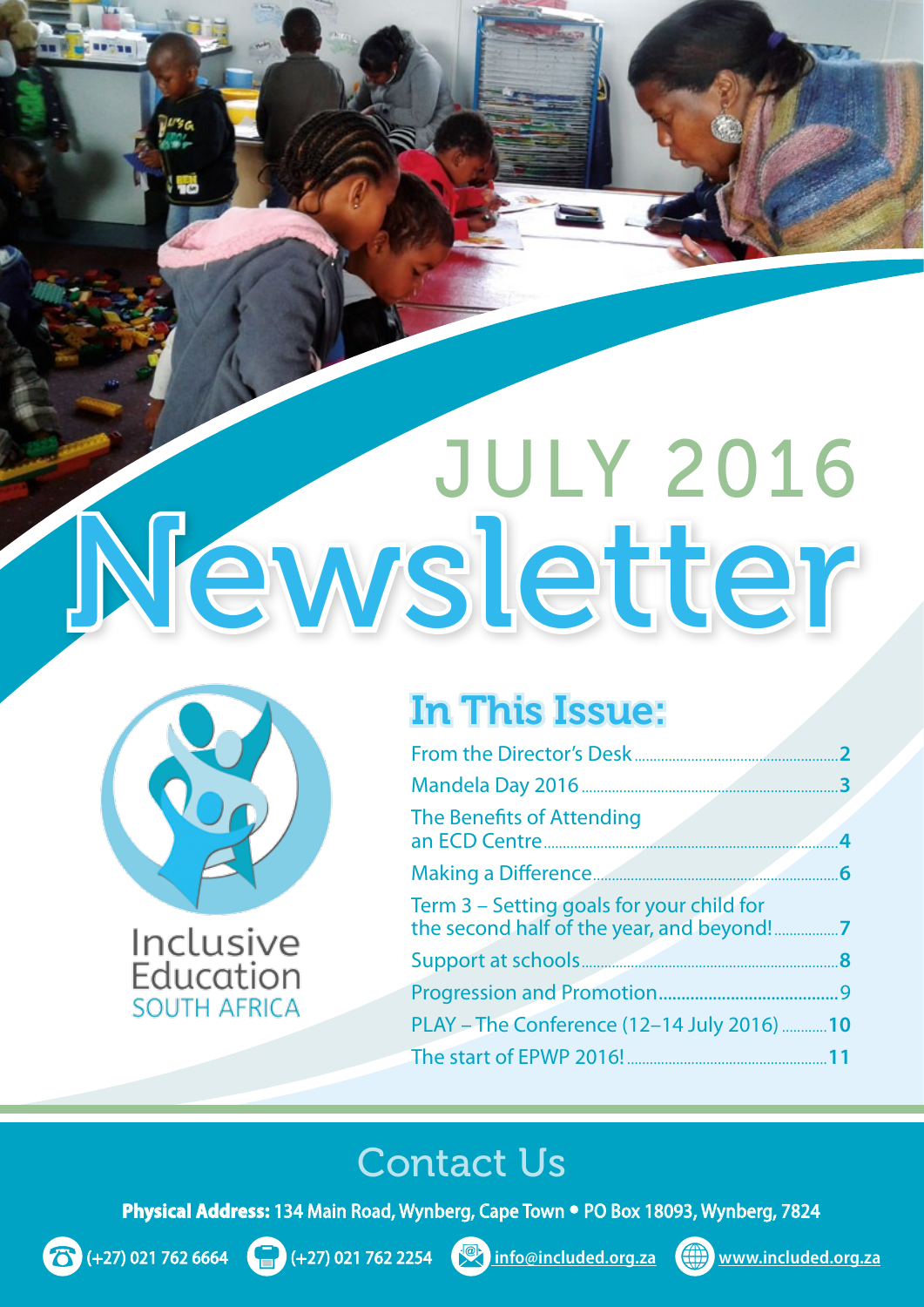### From the Director's Desk

**The third term of the school year marks the time for teachers to consider those children who may be possible candidates for repetition or progression. There is much debate about this issue, with policy not being understood and support for learners and their parents not adequately provided.** 

Whilst we believe there is merit in a learner who will not benefit from repeating a year moving forward with his peers, what is absolutely critical is that he/she moves to the next grade **with support**. The reality for many learners is that they are functioning below grade level and may have a level of learning potential lower than that of their peers. This is especially true of learners experiencing cognitive barriers to learning. Whilst some learners benefit from another year in the grade to "catch up" to their peers, some do not. For these learners progression into a higher grade with friends and peers of similar ages is important for social development. However these learners must be supported to learn at the level at which they are accessing the curriculum. Inflexible teaching and assessment at the higher grade level only frustrates learners and widens learning gaps.

Progression without support has irreversible and lifelong consequences for learners and for the South African economy. Over 66% of our learners drop out without having completed Grade 12. Many of these learners have struggled academically at school and have been progressed **without** support throughout their school career. When it becomes apparent that they will not complete Grade 12 and are not even able to pass Grade 9 drop out or push out from school is the only offered option.

Implementation of the promotion and progression policy has created significant challenges for both schools and parents. It becomes apparent that teachers often view progression itself as being the problem, whereas the real issue lies with the fact that support is not given to progressed learners. The alternative to progression would be keeping learners indefinitely in a grade. This affects self esteem, social development and behaviour and is not appropriate.

We have dedicated this newsletter to the issue of promotion and progression and trust that you will find the articles to be both beneficial and informative. We would also welcome your feedback and comments.

### **Inclusive Education SOUTH AFRICA**

# *Did you know…?*

IESA's Resource Centre operates a helpline that responds to a wide range of enquiries from parents, teachers, and other professionals regarding support for learners who have special needs or are experiencing barriers to learning.

Referrals reach us via hospital clinics, social workers and other service–providers, as well as directly from parents or teachers. Our aim is to encourage and enable parents to engage as informed and active participants in their child's schooling, as well as to mobilise and assist teachers to provide meaningful support to the learners in their care.

We are here to assist you with information and advice about inclusive education policies, the schooling system and sources of support to children and to the adults responsible for their learning and care.

**Information & Support**  Helpline



 At times, further support is needed in the form of accompaniment or mediation on behalf of a parent or family and their child, either at school or an Educare Centre. This may result in the drawing up of an Individual Support Plan to guide the accommodation of learning and other needs within the school programme, in line with the Department of Education's Inclusive Education policy.

Please contact us regarding any queries you may have. We would be happy to assist you.

**Caroline Taylor & Natalie Watlington Tel: (021) 762–6664 caroline@included.org.za** <sup>I</sup> **natalie@included.org.za**

*Director,* **Robyn Beere**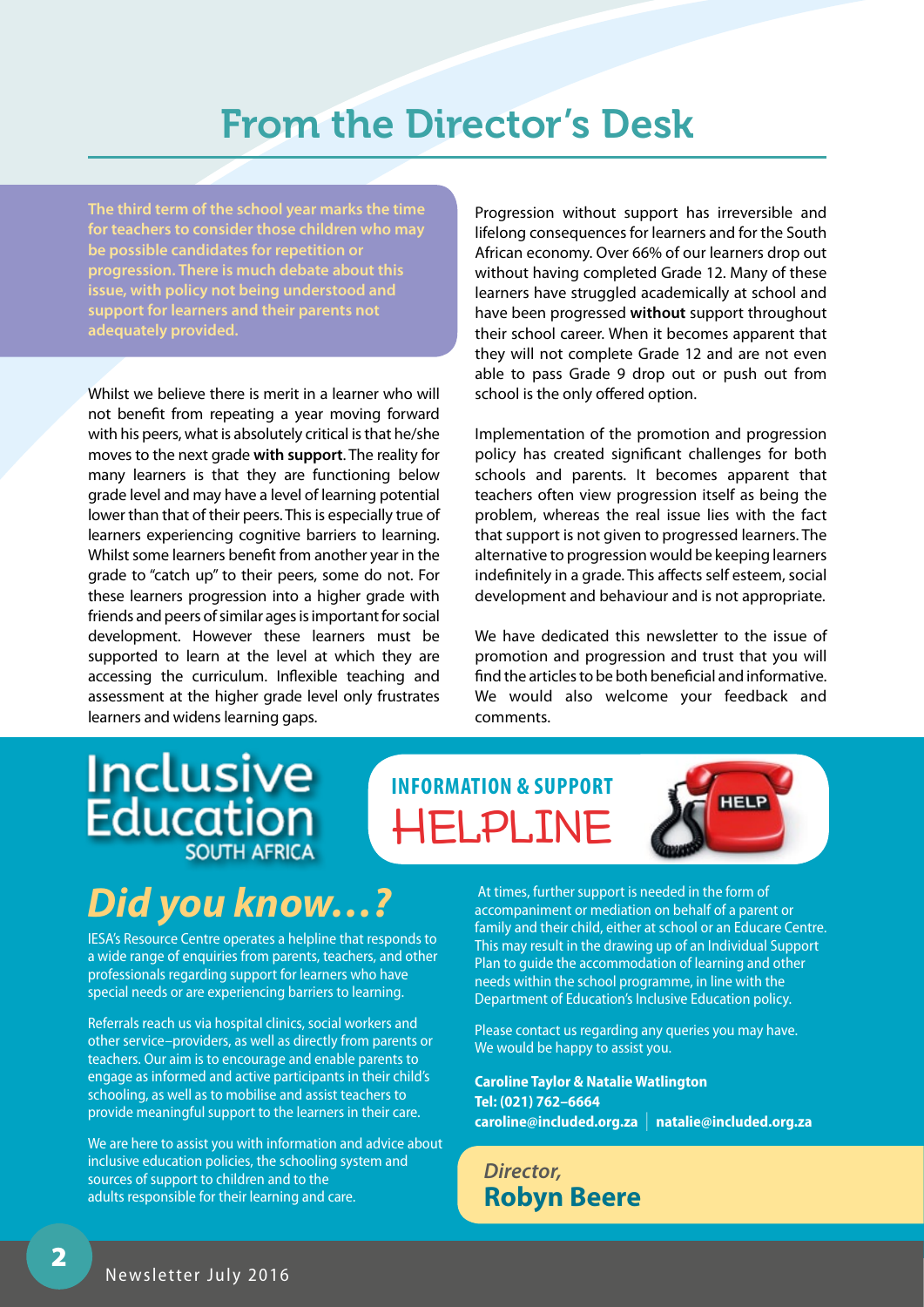### Mandela Day 2016

**Since the start of July, most organisations have been planning and thinking of exciting initiatives in order to celebrate Mandela Day by pledging 67 minutes of their time. Madiba quotes and numerous messages he deemed important were posted all over Facebook and other social media platforms.**

For us at IESA, it gave us the opportunity to focus on what was important to us and so we chose to share a few personal stories from our own staff members as the month progressed. It was important that our clients realised that, for some of us, the journey towards inclusion has been a personal one. As an organisation we are very proud of the fact that we not only 'talk the talk', but 'walk the walk' as well.



Personal journeys and stories are what make us as a country so diverse. Being based in the heart of Wynberg, a bustling and diverse community, the reality is that so many people pass by our offices on a daily basis, each with their own story, often involving some experience of exclusion. This was important to us and we therefore felt that in celebrating this Mandela Day, we wanted to meet with our "fellow man" and therefore, as a sign of goodwill, our sixty seven minutes had to demonstrate that they mattered.

And so, on the 18th July at 09:00 am, our team rallied together and with some donations from the staff and the organisation, we handed out warm cups of coffee, doughnuts, muffins and biscuits to passers-by. This gesture was received extremely well. A few pedestrians stopped to chat and we were able to hear



their stories and share a bit about the work we do. It was the first year that the whole team embarked on an initiative together and most certainly it has been the most exciting and worthwhile cause thus far.

*A well-known quote of Mandela says, "Sometimes, it falls upon a generation to be great. You can be that great generation. Let your greatness blossom."* 

In order for a generation to be great, we must restore and highlight their sense of dignity. This was our purpose for Mandela Day – to show our community by our small gesture that indeed they were worthy of love, care and respect.



*Written by,* **Natalie Watlington**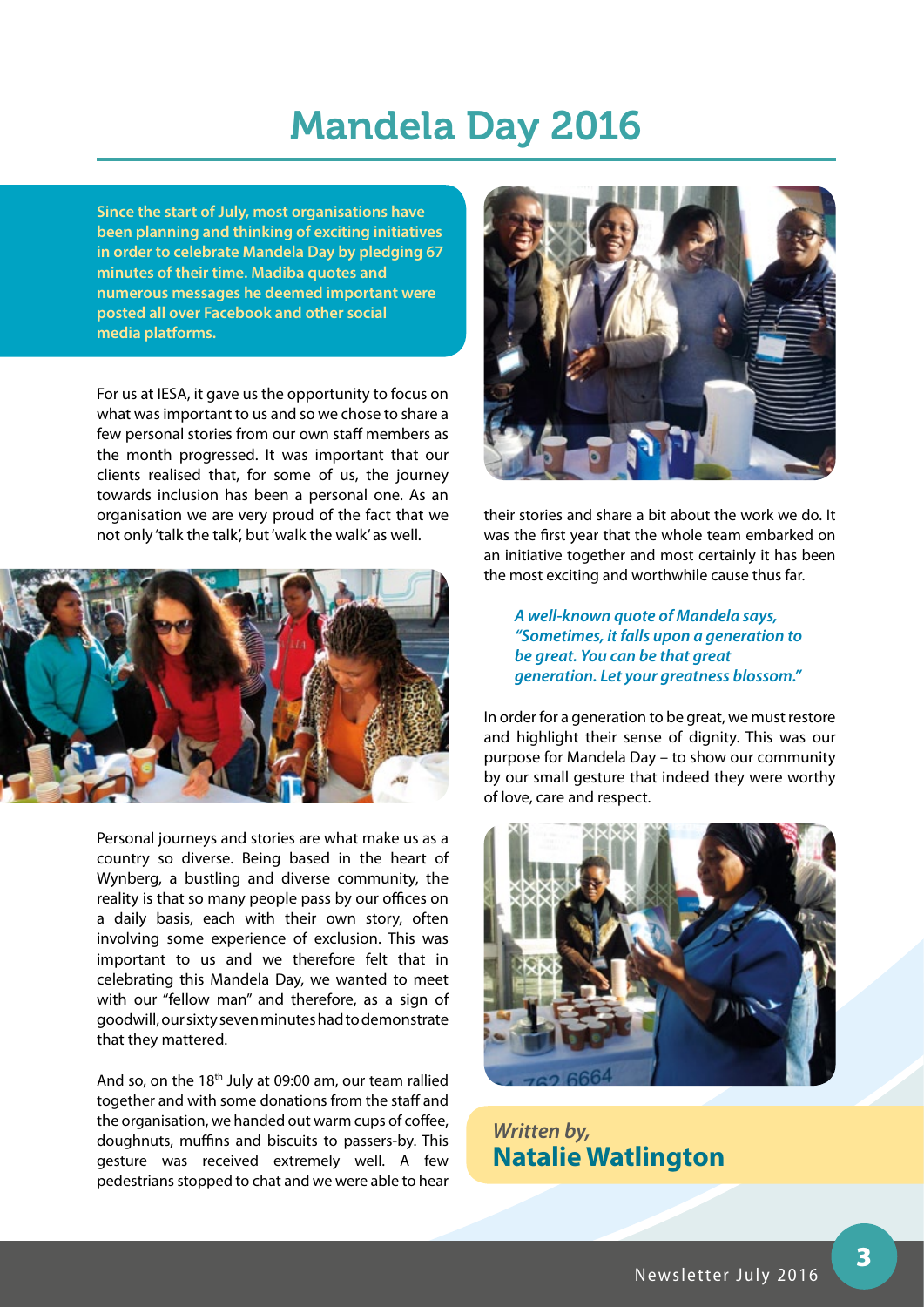### The benefits of attending an ECD centre

**According to 2011 SA Statistics research has shown that only 64% of 0–4 year olds take part in ECD activities. Furthermore, only 35% of the 64% attend an ECD facility.**

What is happening to the other 36%? How are these children going to catch up for lost time? What if some of these children are ones that are living with a disability or another barrier to learning?

> *Early childhood development is a critical stage of a child's development. Unfortunately in SA the 0–4 year olds are not yet an educational priority. Emphasis is on grade R, that is, children that are turning 6 years old. Failing to prepare the child prior to grade R has a major impact on his ability to process new knowledge/ skills effectively in the years to come.*

Early exposure to stimulation will enhance holistic development and ensure the identification of challenging areas of development in the child at a very young age. This makes the road to support a longer and more effective one. From birth the human mind is driven by the need to enquire. The new-born will respond to noise, cry when experiencing discomfort etc. It is essential to continue the process of stimulation by making sure that 0–4 year olds interact with peers, learn through play, enjoy cognitive stimulation, receive wellbalanced nutrition and develop muscles well through physical activity.

Just imagine keeping a child isolated. Some children are facing this exclusion because of socio-economic, intrinsic and extrinsic reasons. The state, at District Office level, could have a better database and reporting system in place so that it can be picked up when parents /guardians fail to register a child at least at the age of 2 years. The majority of these children should then be potty-trained and starting to be able to play in groups. Stimulation can be offered at home and at an ECD facility. I am of the opinion that every child should attend either a playgroup or a crèche. Financial need should not be the reason for withholding the child. Unemployed citizens' children could gain access via an alternative payment strategy or parents/guardians could make their services and time available. This does not mean that there will be free services for some families and in this way self-respect, dignity and self-worth will not be negatively impacted.

> *It should be part of Children's Act that all ECD facilities should accept all 0–4 year olds, without discrimination. This will then reduce the number of young children that are not included in ECD programmes. In this way the subsidies and nutritional feeding schemes reach the correct target group. For these strategies to work the effective functioning of local authorities is of utmost importance.*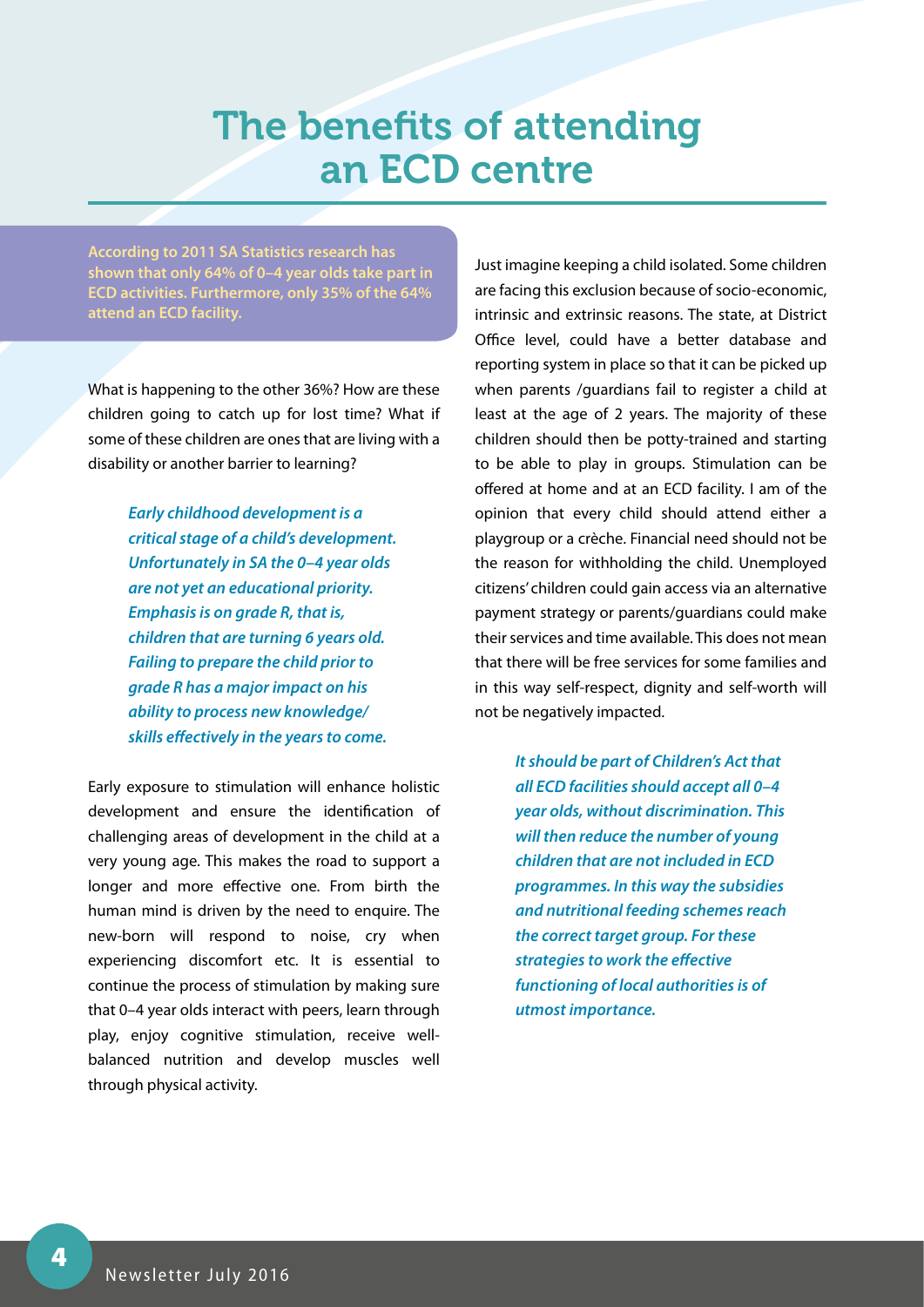When all young children are rightfully included in ECD centres, the whole family benefits. If our families are functioning better, our communities will become better and more productive environments. When one part of society functions well this has a ripple effect on the greater society.

In 1998 at Palmtree Educare a grandmother, Mrs. Hermanus, came to enquire about registration for her grandson, Aiden.

At first glance, Aiden looked well dressed and cared for. A boy with a friendly smile. Mrs. Hermanus was fortunately honest when she completed the registration form. From the information it was clear that Aiden experienced disabilities. I enquired about his habits, and what were the do's and don'ts. Aiden was introduced to the group and I explained to them that Aiden wants to come and play and learn new words. He attended Red Cross Children's hospital for speech therapy. I had to send them his activities/ work done and a short report on progress or concerns in class. This continued for two years. He greatly improved his vocabulary at his level of ability and learned to adapt socially to his new classmates. He enjoyed art and the jungle gym was a hot favorite. Aiden graduated and attended Vanguard Primary for grade R. The school referred him to Mary Harding Special School. Aiden is turning 18 years old and will receive a senior certificate at the end of this year, 2016.

Aiden is a smart, independent young man who was granted an opportunity to develop at his own, unique pace and with the correct support that he needed. He was not judged. He was accepted and could enjoy the fun and laughter while learning through play. To his fellow classmates, he was no different from them. Children are cool. They don't have issues, attitudes or prejudice in the ways that we as adults do. They go with the flow!

Aiden's mom could go to work instead of staying at home, hiding him away. The family no longer dealt with the pressure of him not attending crèche. Including him in the early stages of his developmental years was a great advantage. Aiden lives a normal independent life. He prefers to travel on public taxi to Mary Harding School because he does not want to be labelled as someone who needs to go on special transport.



#### *Written by,* **Ashleen Marcus**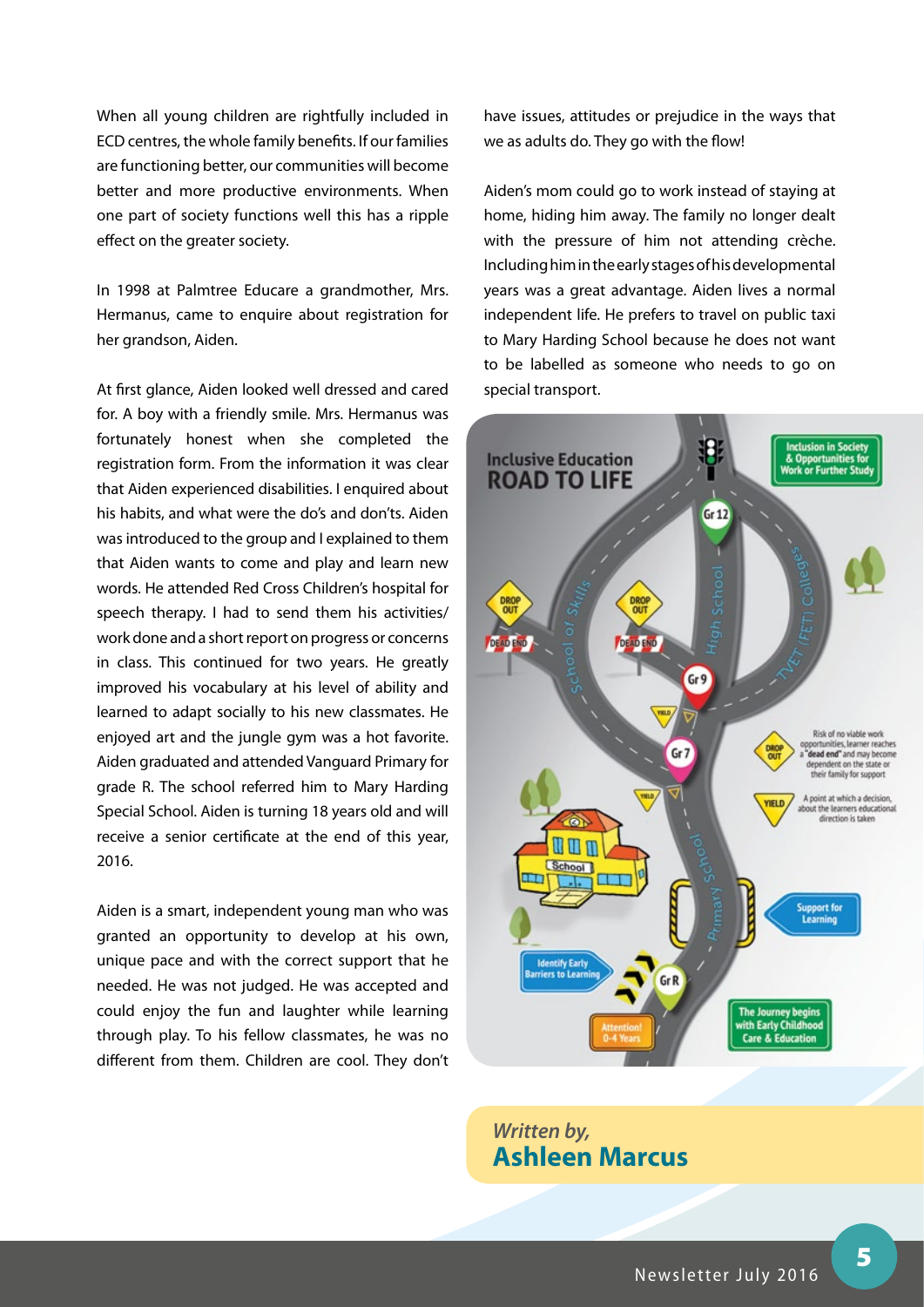## Making a Difference

### Revised and Enlarged: 2015 PDT Training Manual

**We are delighted to announce that our new revised Persona Doll Manual is hot off the press. The new 90 page manual has a fresh new look in full colour. The content and information will be familiar to those who have worked with the old manual. We have extended and updated the contents in line with current thinking and terminology. The new manual is a learning tool that will provide information to the trainer and the trainee and has space for notes.** 

Two new sections have been added in response to feedback and specific concerns that practitioners have highlighted over the years: an Anti-bias approach; Child Development and Psychosocial Support; and the Persona Doll Approach. The PDA section highlights why we use Persona dolls, what are they, how to choose them, how to give them an identity and some wonderful stories that can be used to address social issues.

> *We are proud that the manual is endorsed by the Regional Psychosocial Support Initiative REPSSI.*

It is a practical resource with user friendly information that will be of great benefit to all practitioners working with young children.

#### **The new manual is divided into 4 sections**

- Anti-Bias Approach
- Child Development and Psychosocial support
- Persona dolls
- **Resources**



The four sections include information on human rights, terminology that is unpacked and explained, and a section on practical counselling strategies and referrals. In addition to this, we have included a number of new stories and ways of using Persona Dolls in different contexts.

We would like to encourage all practitioners who are working with Persona Dolls to purchase this very exciting new resource and actively engage with the contents.

**If you would like a copy of this manual you can email us on info@pdt.org.za or check our website www.pdt.org.za**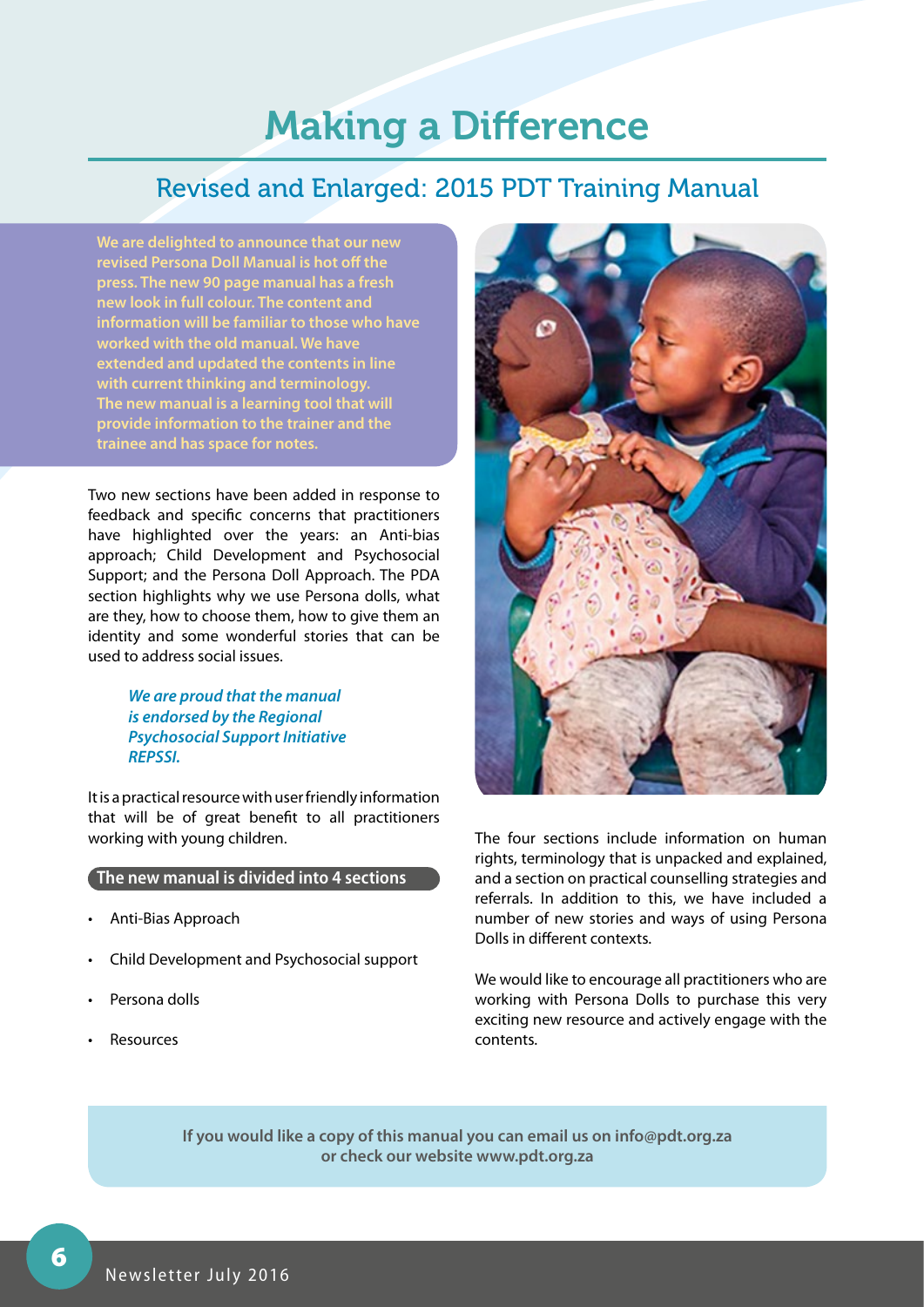### Term 3 – Setting goals for your child for the second half of the year, and beyond!

**Term 3 is a busy term that seems to jump into action after the 3 week break!**

**This can be a good time to look together at your child's report and set some goals for the second half of the year and to reassure him or her of your support in working towards them.**

Remember to focus on areas of progress and achievement, even if they are not at grade-level, and also not just on academics. Your child then gets a sense that strengths and talents lie in different places for different people. A feeling of success is the greatest motivator!

If there are concerns about progress, then the beginning of Term 3 can be a good time to make an appointment with your child's teacher/s to discuss what kind of support /s she is getting. Together with the teacher you can look at what steps could be taken this term and in so doing approach whatever is planned in partnership.

If your child is attending any therapy or clinic appointments, remember to share any updates with the teacher. Short feedback reports are helpful for the teacher to place on record to inform any later decisions. Be aware of, or ask questions about any concessions or accommodations that may be appropriate for your son or daughter.

If an Individual Support Plan has been drawn up at school, this acts as a reference in terms of which specific goals were identified earlier in the year.

The ISP is an important part of the Inclusive Education support process that is gradually being introduced into schools as the DBE training programme progresses.

As outlined elsewhere in this newsletter, Term 3 is when "promotion and progression" meetings take place at schools. Teachers will be considering whether any children might benefit from repeating a grade, or need to be "promoted with support". This is where supporting evidence will be called for by the district officials and parents need to be aware of the process so that they can contribute any relevant information.

For some learners, especially those in the Intermediate Phase, the gap in terms of keeping up with the curriculum may show signs of widening. This is often the case with second language learners or those with learning disabilities, where the terminology and vocabulary, especially in written form, are making them increasingly uncertain. It can really help if parents or other family members can help explain new concepts and new or difficult vocabulary in their child's home language.

Where families are seeking 2017 school admission for Grades 1 or 8, first phase applications will be finalised at the end of this month, and there will be a second opportunity to secure a place. It is important to make application at more than one school and to at least have your child's name on a waiting list. Keep letters as evidence of school application, even if unsuccessful, so that the Department can see where you have applied to date and assist you find placement.

Remember that our team is here to advise if you are uncertain about next steps.

Wishing you a successful term!



*Written by,* **Caroline Taylor**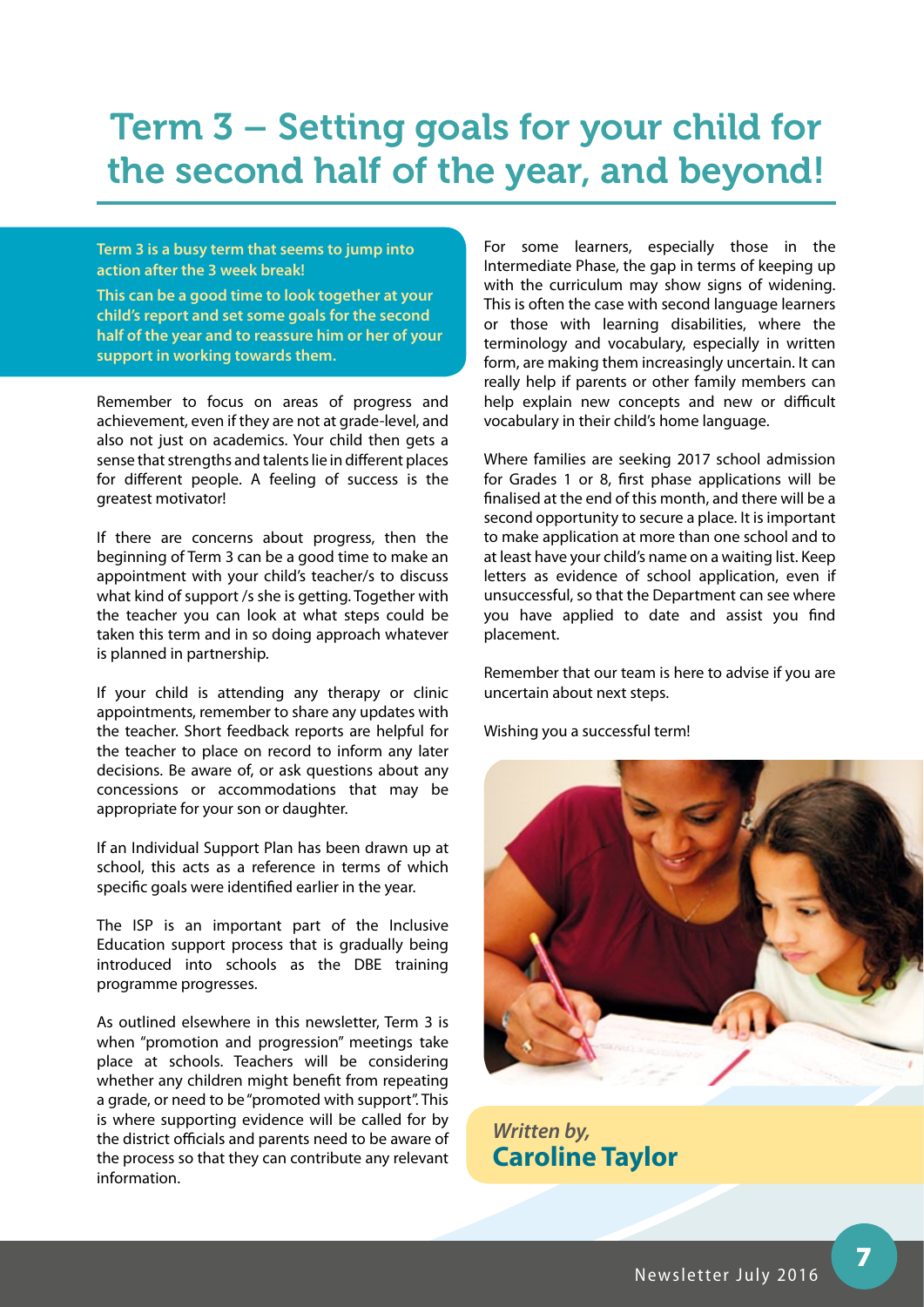### Support at schools

**Effective support at school level is fundamental to ensure that every child experiences learning. This works better when teachers work in collaboration with the previous teacher who a comprehensive report about the child who is being progressed to the next grade. The new teacher needs to know the support needs of the child in order to give appropriate support. This kind of support should be reviewed after some time to see if there is progress or a need to change intervention strategies. By so doing the teacher keeps good track of how the child is doing, whether she is progressing or not.** 

This has worked well in our project schools where teachers shared expertise on how to support learners, for instance, differentiating the curriculum and of course with parent involvement in the process. Through this approach children feel welcome, included and can achieve their potential.

#### *Another important aspect that needs attention is support to children during transition from one phase to another.*

This is a very difficult time for some learners where they need to adjust in many new things including change in LOLT in some schools, increase in number of learning areas/subjects done and new teachers. Parents should be encouraged to visit the school before the transition and plans to help children feel safe and settled should be in place. Class hand-over meetings should be organised where teachers and support staff make sure that the new teacher has a clear understanding of the needs of all children. The whole process is to ensure that the right support for learning is in place.

These pictures show learner support in the classroom:



*Grade 1 teacher supporting a child to master copying words*



*Grade 5 teachers explains how the parents should assist the child in doing homework: Teacher-parent relationship*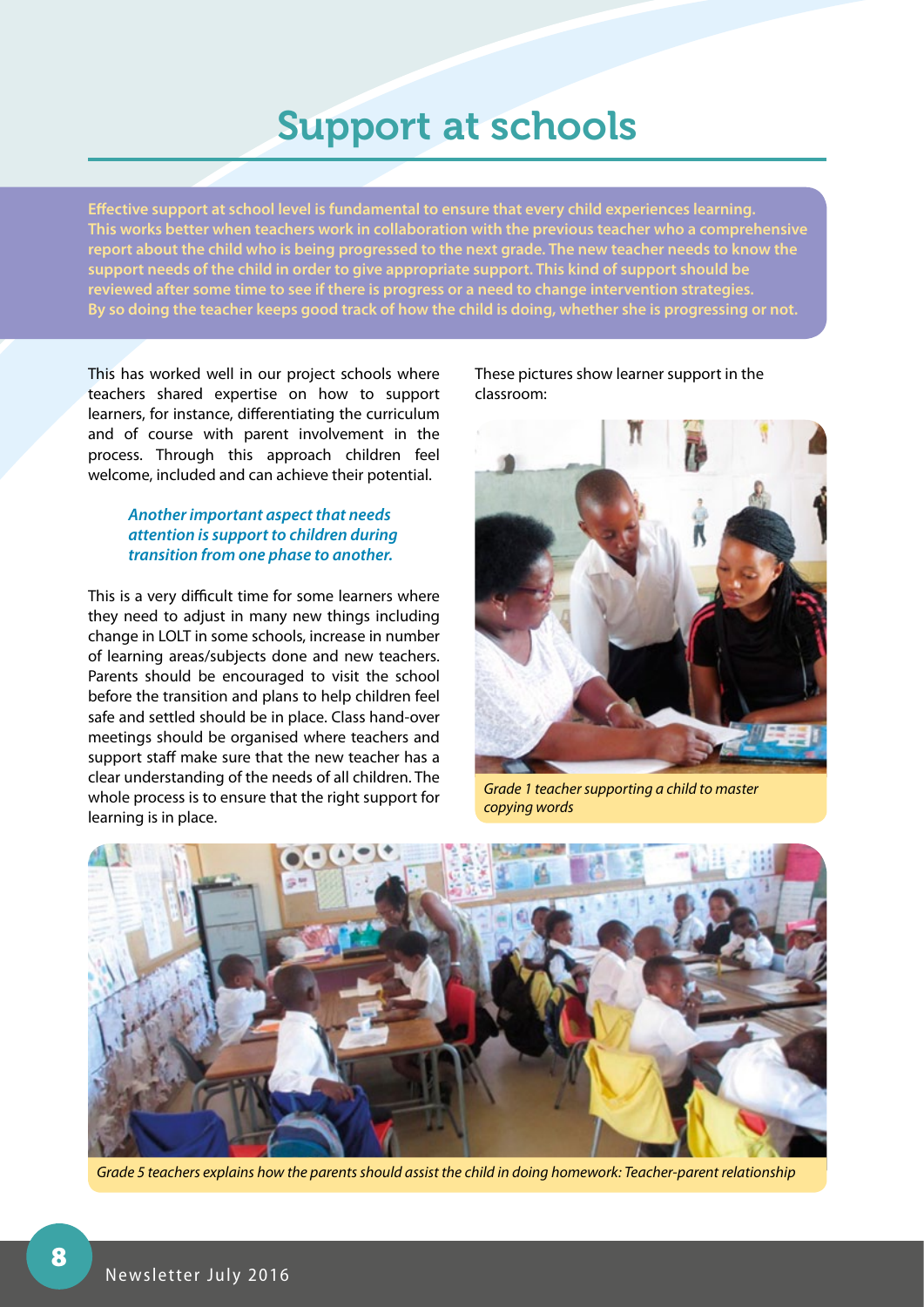## Progression and Promotion

**Once again the time has come for Pre-Progression! This is an opportunity for the school to address all issues of concern and also to make informed decisions regarding progression and promotion together with the District panel. For many educators and Heads of Department this is a very stressful and time consuming process. Perhaps the following tips might help!**

#### **Clarity on terms 'progression and promotion'**

*Progression* means the advancement of a learner from one grade to the next in spite of the learner not having complied with all the promotion requirements. (To prevent learner from being retained in a phase for a period exceeding four years.)

*Promotion* means the movement of a learner from one grade to the next when the learner meets the minimum required level of achievement per subject in a particular grade. *(Gov. Notice 2432, Gov. Gazette)*

#### **Report Remarks in case of Progression**

#### **3 Options:**

- 1. Years in Phase: '*Due to years in phase … progresses to Grade 2 with support*.'
- 2. Age cohort: '*Due to age … progresses to Grade 2 with support*.'
- 3. Progresses with support: '*… Progresses to Grade 2 with support*.'

#### **Pre-Progression**

- 1. Make sure your school's learner Cemis information correlates with your schedule information.
- 2. Be ready on the date and time slot scheduled.
- 3. Proof of learning support interventions of Educator and School Based Support Team should be made available if learners are not promoted to next grade.
- 4. Appendix A needs to be completed for at-risk learners every term.
- 5. All work books and assessment papers should be ready for moderation.
- 6. Arrange timeously for supervision in classroom while educator has to meet with District Progression and Promotion Team.

#### **To conclude:**

Parents should at all times be informed about the progress of the learner. Make sure that meetings with parents take place at least once a term and that the options and progress of at-risk learners are discussed timeously. Request the parent's signature at every information session and keep a paper trail of these discussions!

Schools with *Immigrant learners* should make sure that they have clarity on the Progression and Promotion requirements for Home Language and First Additional Language. If there are any uncertainties, the District Office should be contacted immediately.

The Progression Scenarios provided in the 'Progression and Promotion Guidelines and Requirements for Gr R–12' are of great value with regards to immigrant learners, as well as deaf and blind learners.

*Progression decisions should always be made in the best interest of the learners, taking into account the holistic performance of the learner throughout the year.*

*Written by,* **Elize Coetzee**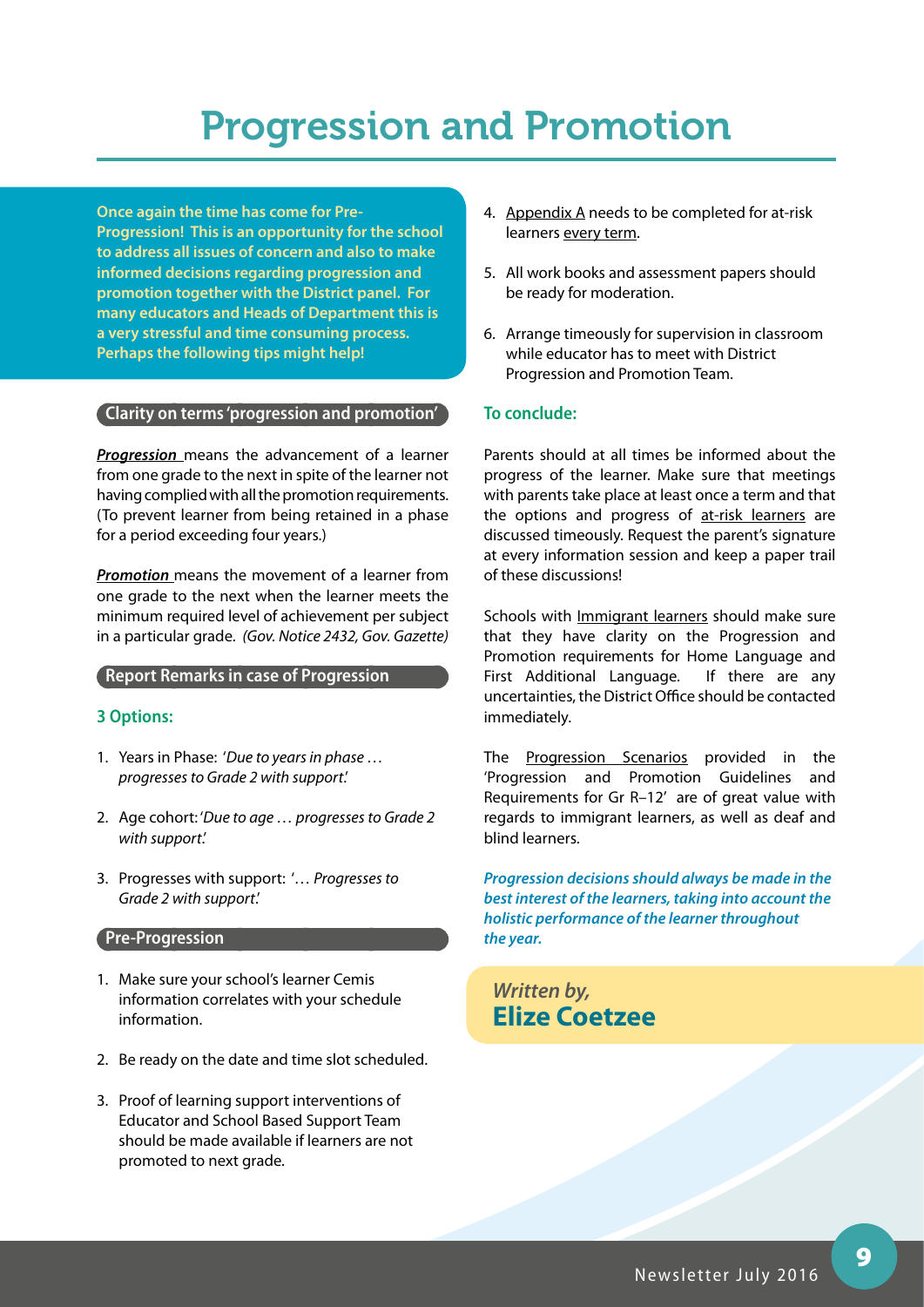# PLAY – The Conference (12-14 July 2016)

### Theme: The Theory and Practice of Play in Early Childhood.

**Cotlands, the Department of Basic Education and UNICEF supported by The LEGO Foundation hosted this national conference on the importance of play-based learning during early childhood. The conference took place at the Aviator Hotel near OR Tambo Airport in Johannesburg and saw approximately 400 Participants from all over the South Africa gather with one purpose in mind … PLAY! And play was what we did during these three days. Every aspect from registration to closing of the conference was done through play, even tea and lunch breaks included time for play!**



 **Day 1** – The importance of Play for the young child

 **Day 2** – Play-based learning in childhood



 **Day 3** – Resources in developing play-based learning in early childhood

At lunch-time on day 2, we celebrated **Cotlands' 80th Birthday** party. These celebrations included a clown, pop-corn, candy floss, party-packs etc. – everything we would include in a children's party!



Opening remarks were by Yulia Privalova Krieger, Deputy Representative, UNICEF South Africa.

**PLAY is a fundamental Child Right** – safeguarded in the Convention on the Rights of the Child which South Africa ratified on 16 June 1995.

- ARTICLE 31 of the CRC lays this rights-based foundation for play,
- • The intention of this CRC article is also found in the African Charter on the Rights and Welfare of the Child and the South African Constitution's Bill of Rights.

The Committee on the Rights of Child, in their interpretation of the CRC on this right to provide guidance to State Parties, reaffirmed that play is a fundamental and vital dimension of childhood, as well as an essential component of physical, social, cognitive, emotional and spiritual development. The General Comment no 17 on the Right to Play indicates that play is linked to and is essential to ensure children's full enjoyment of all the other rights in the Convention.

But PLAY is not only a right; it is also fundamental to human development – from the very beginning of life.

So, one can say that Play is an 'enabler' right – as it is important for the enjoyment of other rights – including the right to development; the right to education, the right to health, the right to participate; the right to protection.

> *During the conference, researchers and experts shared their views and insights on the importance and value of play in early childhood in Africa and around the world.*

*Play labs were scheduled in the afternoon and participants could go and enhance their practical skills and knowledge, enabling participants to better apply this in practice*.

*Written by,* **Cindy Olivier**

10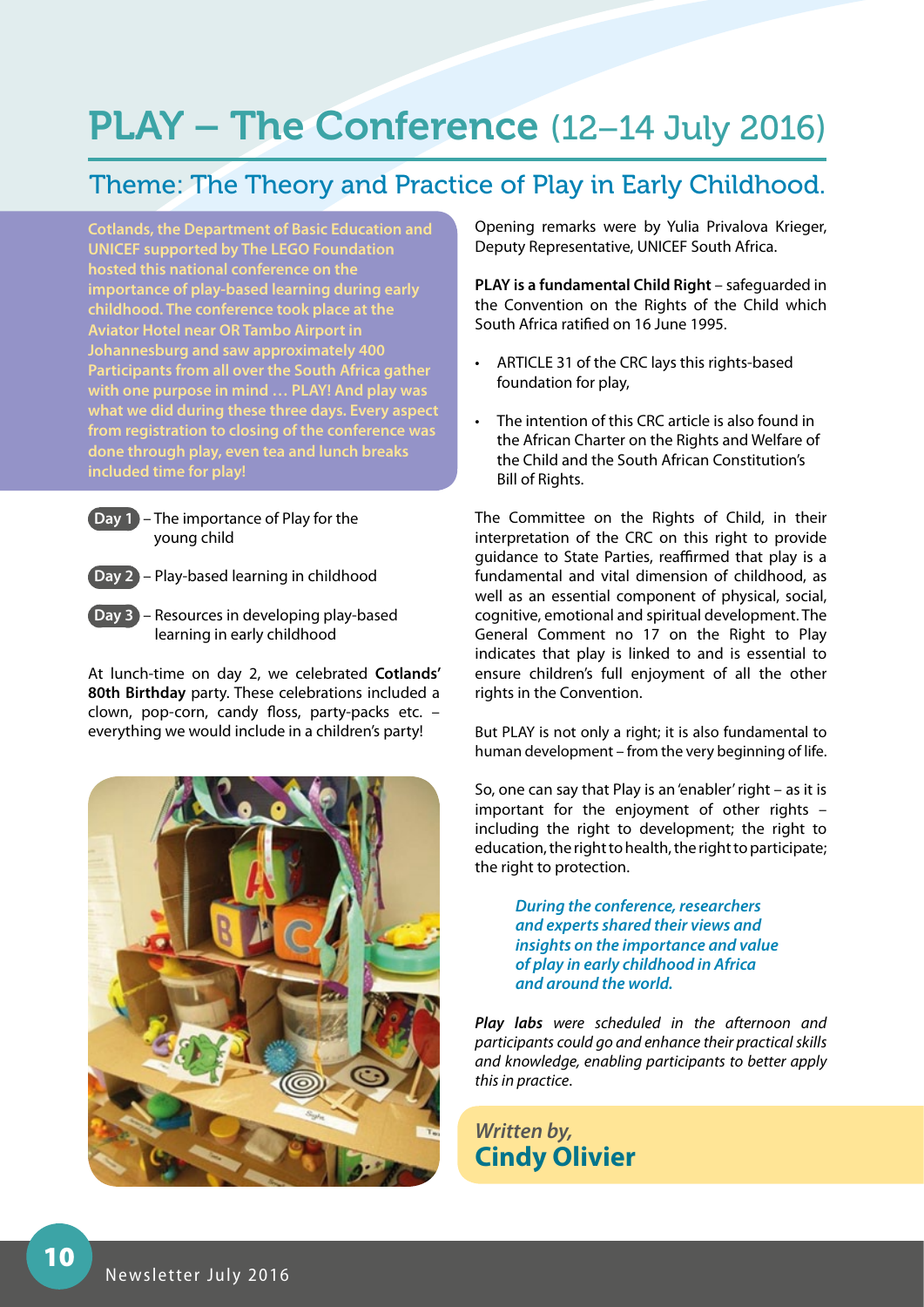### The start of EPWP 2016!



**On Monday 4th July 2016, IESA's offices were bursting at the seams with 70 excited Expanded Public Works Program (EPWP) Classroom Assistants who arrived for a verification session with representatives from the Independent Development Trust.** 

This is an annual session at the start of each new year of the project, whereby participants are formally registered and introduced to the processes and systems to be followed.

> *We were delighted to be allocated 70 work opportunities this year – up from 50 last year – and we quickly identified new candidates to be placed at several schools and ECD centres around the Western Cape.*

This year, we have placed EPWP Assistants in 8 primary schools and 39 ECD centres, where they will be working closely with the educators and practitioners to provide support to children who are dealing with various barriers to learning.

We were encouraged to hear of the success stories that have come from this program, including former participants who have chosen to study their ECD levels as a result of their experience of working in the centres.



*IESA is 100% committed to this transformative project and we look forward to a third successful year of supporting inclusion in action via our EPWP work opportunities.*

*Written by,* **Jacqi Dudley**

11